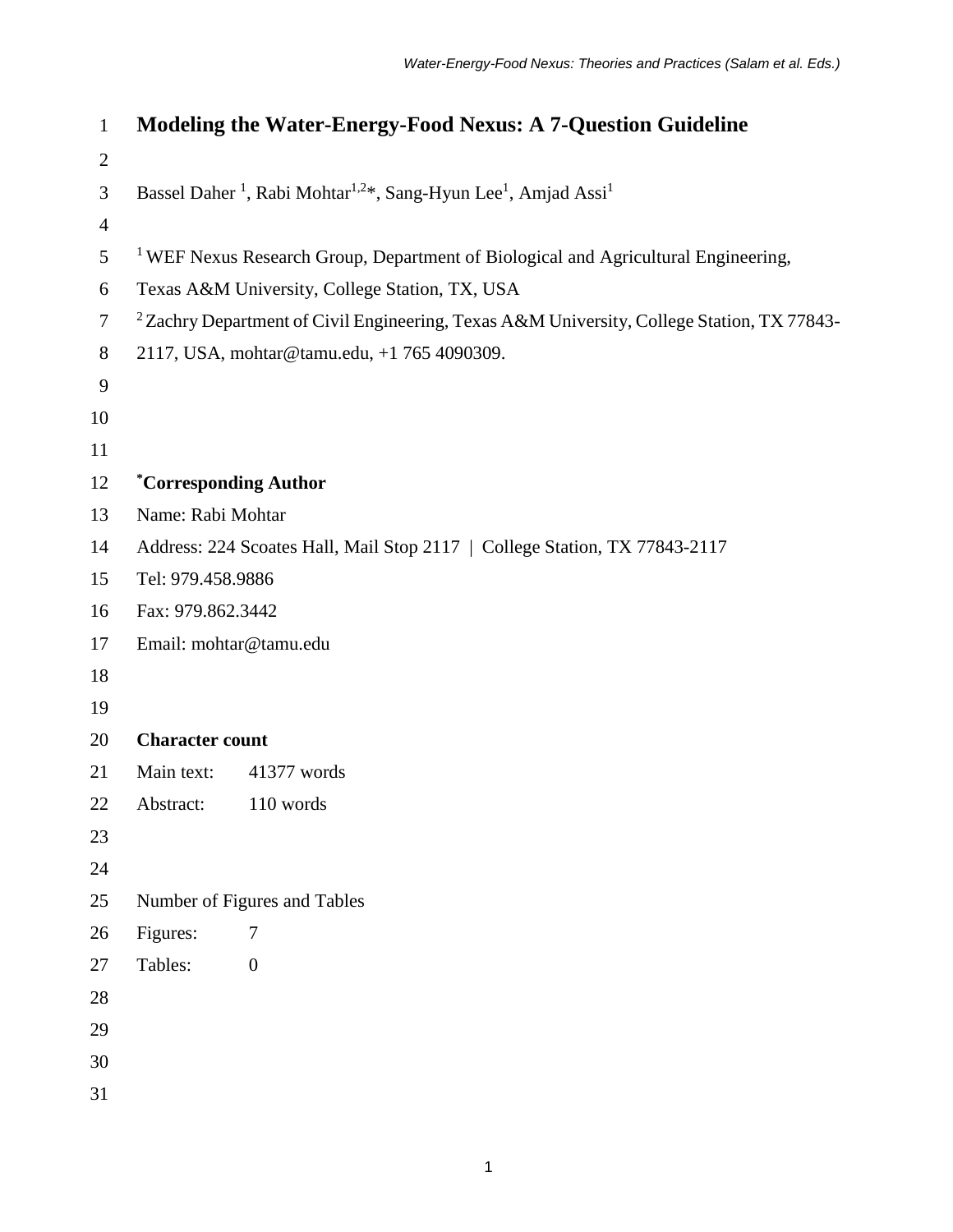# **Modeling the Water-Energy-Food Nexus: A 7-Question Guideline**

- Bassel Daher<sup>1</sup>, Rabi Mohtar<sup>1,2\*</sup>, Sang-Hyun Lee<sup>1</sup>, Amjad Assi<sup>1</sup>
- <sup>1</sup> WEF Nexus Group, Department of Biological and Agricultural Engineering,
- Texas A&M University, College Station, TX, USA
- <sup>2</sup> Zachry Department of Civil Engineering, Texas A&M University, College Station, TX 77843-
- 2117, USA, mohtar@tamu.edu, +1 765 4090309.
- 
- \* Corresponding Author: mohtar@tamu.edu
- 

# **Abstract**

- *Water, energy, and food resource systems are under increasing stresses. As we prepare*
- *to move toward more sustainable resource allocation and management strategies, it is*
- *critical that we quantify and model the interconnections that exist between them. Such*
- *action will help guide decision making and planning for the future of these resources and*
- *related strategies. While there is no single cook-book method for "modeling the nexus",*
- *this chapter provides a list of seven guiding questions to help conceptualize a nexus case,*
- *model, and then assess it. The 7-Question nexus modeling guideline is demonstrated*
- *using three case studies that represent a wide spectrum of critical questions, involving*
- *stakeholders, at different scales.*
- 
- **Keywords**: Energy security; Food security; Integrative modeling; Nexus platform; Policy making; Water security; 7-Q nexus modeling guideline.
- 
- 
- 
- 
- 
- 

- 
- 
-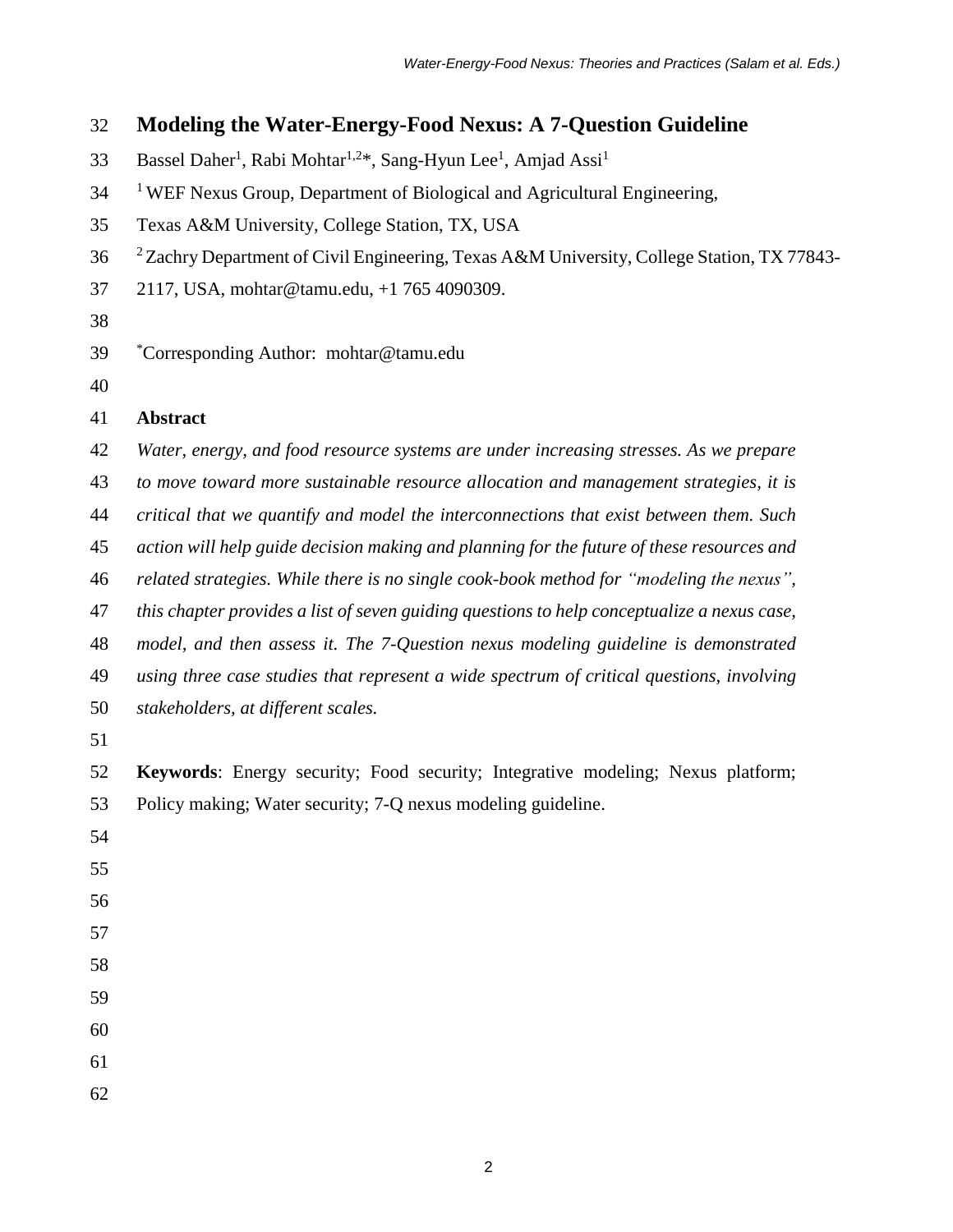#### **1. Introduction**

 In a non-stationary world, with intertwined resource systems, uncertain externalities, and high future stakes, it is essential that we better understand the existing interconnections across different resource systems and integrate these interconnections into the decision-making process for their allocations. Doing so will play an important role in improving our ability to develop long-term, sustainable resource allocation strategies and enable us to move away from reactive, short-term tactics. Water, energy, and food securities are major constituents of a healthy economy; the ability to understand how the three resource systems interact, and the interdependencies between them, will be crucial to the development of such an economy. Different players govern and impact these resource systems, each at a different scale. To a large extent, water, energy, and food are governed and planned for from within silos: this is not synchronous with the reality of level of the interconnectedness that exists between them. Our ability to understand each of these resource systems, how they interact, and the trade-offs associated with various resource allocation pathways, offers an important tool for planning future development. Additionally, there is a need to approach ongoing and projected resource challenges through developing solutions that not only recognize the interconnectedness between resources, but also that each is multi-faceted (bio-physical and socio-economic), cross sectoral, and cross disciplinary, across different scales. Decision-makers currently lack the proper tools to assess the implications of different resource allocation strategies; this is where modeling those interactions and communicating them through proper assessment and communication tools can be a key to facilitating that process. The main goal of this chapter is to demonstrate that there is no one-size-fits-all model to address water-energy-food (WEF) related issues. While "modeling nexus issues" follows a common, guiding, holistic and cross- sectoral approach, localizing and contextualizing the issue in hand will be a key to assess trade- offs at a given scale (Mohtar et al., 2015). Thus, this chapter outlines a list of guiding questions that facilitate conceiving and modeling a "nexus issue". After that, the WEF nexus modeling platform is introduced, and then three different case studies are demonstrated. The cases studies address three critical perspectives: water security focus, energy security focus, and food security focus; and at different scales (national, state, and international levels). They highlight how building on a common platform and nexus philosophy, three different models are created to respond to different questions.

#### **2. How do we "model the nexus"? No cook book method - A 7Q guideline**

 There is "no cook book" method to model a "nexus challenge": each has its own complexities at the level of resources, involved stakeholders, scale, data needs, among others. As we work toward "modeling the nexus" for the specific case in hand, several questions need to be answered (Fig. 1). These questions will guide conceptualization of the needed framework, quantify existing interlinkages between resources, develop scenarios, and assess trade-offs, in order to better guide decision making. The following list summarizes seven key questions (7Q) that need to be asked; several of which need to be addressed concurrently.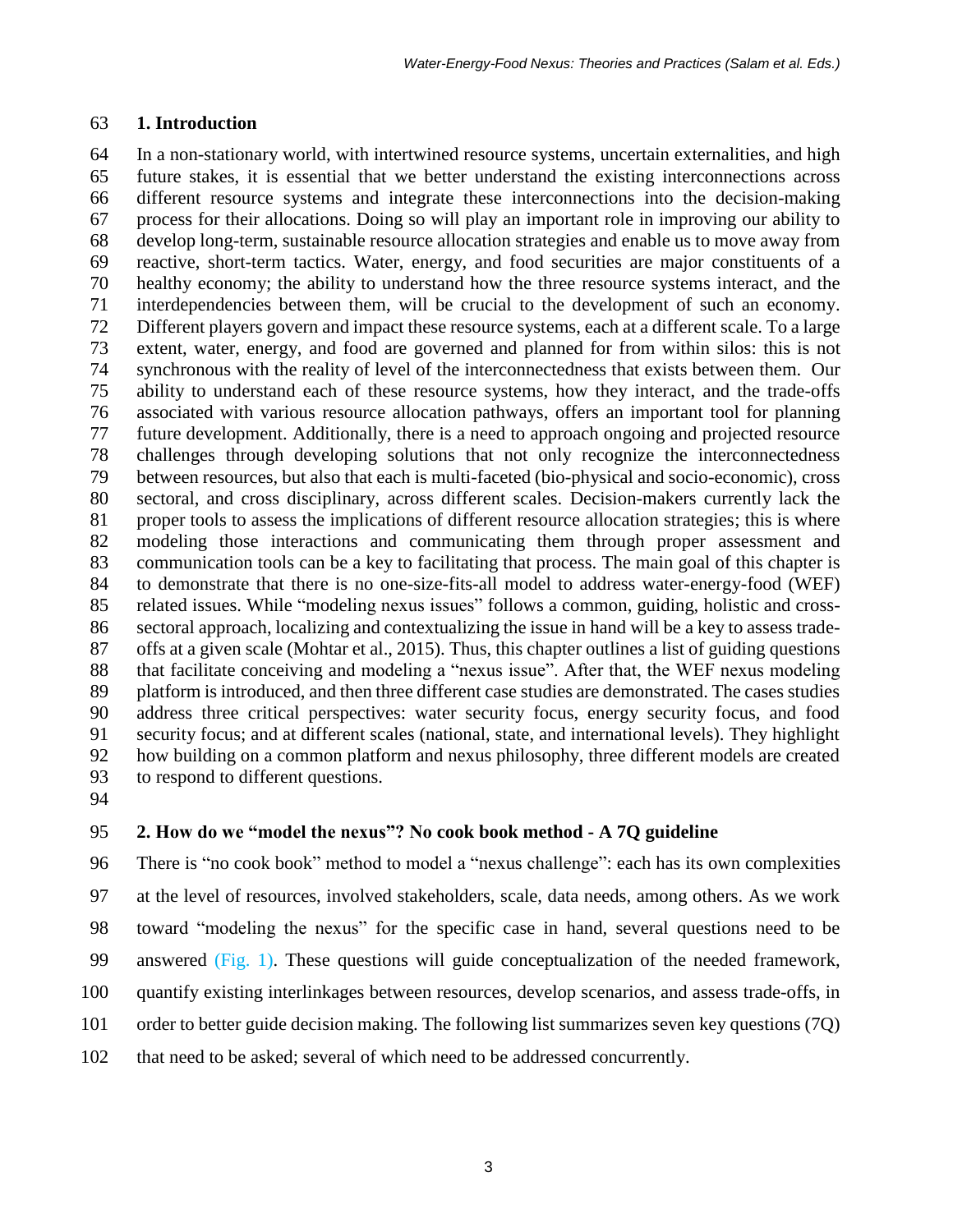**• What is the critical question?** It is important to identify what is driving the study; whether it is water scarcity, food insecurity, economic development or other. The central question, around which the interconnections and system of systems will be framed, is a starting point and a building block.

**• Who are the players/stakeholders?** Defining the critical question comes hand in hand with identifying the stakeholders, the beneficiaries of addressing those questions as well as other players connected to the systems being considered. Stakeholders need to be involved and accounted for in the process and be part of any prescribed solution. It is important that we understand the role of policy, private sector, public sector, as well as the role of civil society. These players do interact, and understanding that interaction is critical in evaluating the feasibility and effectiveness of any proposed solutions.

114 • *At what scale?* Is the critical question to be addressed at farm, city, state, national, regional, global or some other level? Identifying the scale has a major impact on how the model is created; who are the stakeholders; and what data is needed. The question also helps identify how scenarios might be assessed.

- 118 *How is the system of systems defined?* It is important to define the systems based on the critical question/s identified. The more components the model includes, the more complex it will be to create and manage. Simplify the system as much as possible, without losing the key interactions of interest. Our understanding of how resource systems are interconnected may be the result of a specific methodology or approach that helps capture our understanding of more generic processes and interactions. Having said that, the level of urgency to looking at these interlinkages may vary from one country to another depending on local characteristics.
- *What do we want to assess?* How a scenario is assessed is an important step that allows the modeler to identify outputs that need to be quantified; and this is highly dependent on the stakeholders and the availability of data.
- 129 *What data is needed?* Depending on the end use of the analysis, data resolution and complexity can be determined. If we are looking at quick assessment to better understand certain trends, a coarser level of data may be sufficient. This is particularly useful in the absence of capacity, resources, and time. If more specific interlinkages are of particular importance, more granular data may be needed.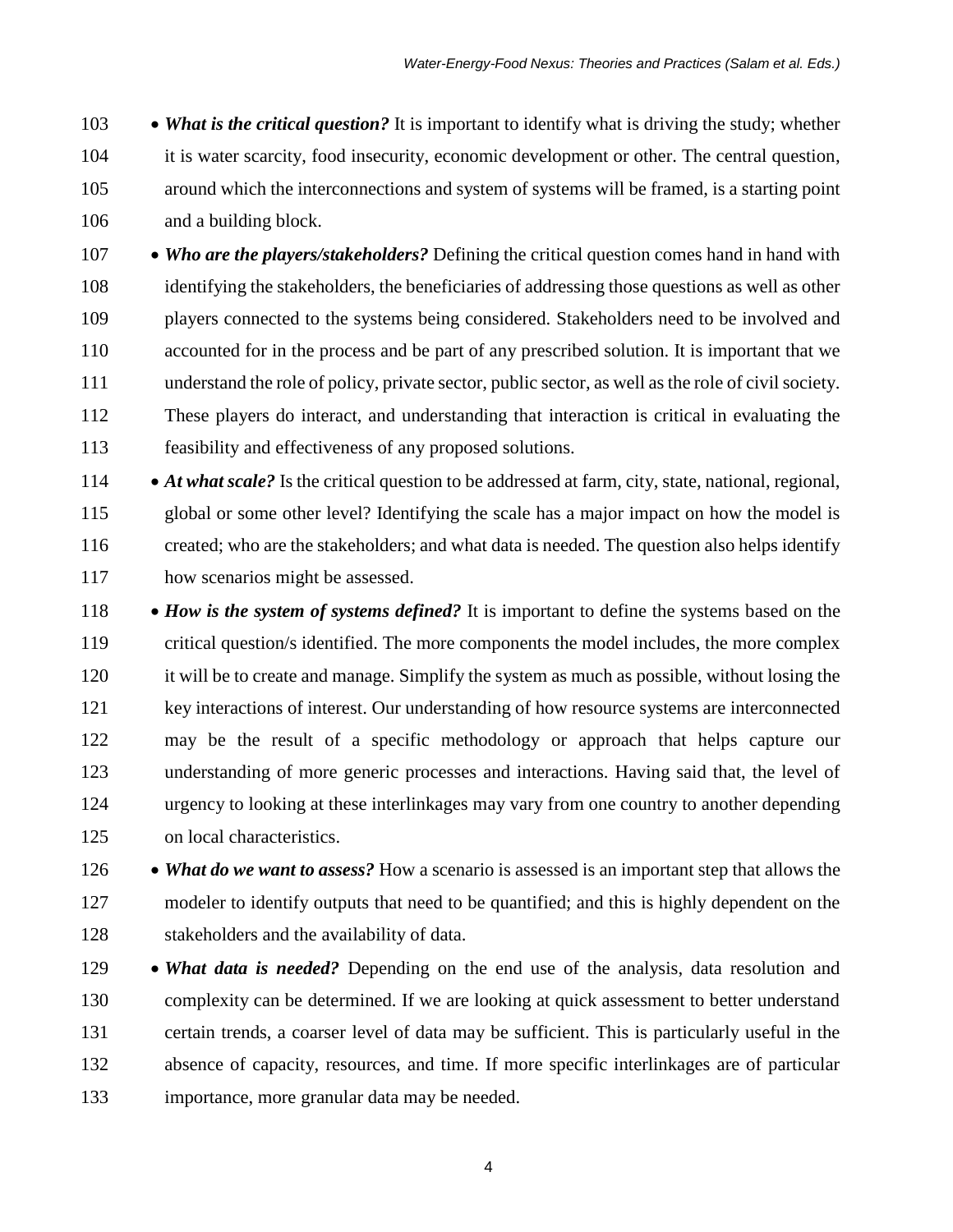*How do we communicate it? Where do we involve the decision-maker in the process?* The point at which a decision-maker becomes involved is critical. The model should be presented so that unnecessary complexities are eliminated: such complexities should be addressed within the model, but appear 'transparent' to the stakeholder. The model should not take over the decision-maker's authority or make decisions on their behalf, rather, it should be able to assess possible scenarios and highlight the trade-offs associated with each. These trade-offs would then be presented to the decision-maker who would prioritize them and make choices based on simplified results.



# **3.1 WEF Nexus Platform**

 Many available models cover different aspects of the nexus. Some focus on answering water specific questions; others take a more energy-centric approach; while some seek to answer food security related questions. A review of existing models, the areas they cover, and the types of inputs required and outputs delivered can be found in Daher and Mohtar (2015), IRENA (2015), 161 and FAO (2014). Following the guiding questions introduced in Fig. 1, it is possible to frame the pieces that constitute the desired model. A model is both an assessment tool and a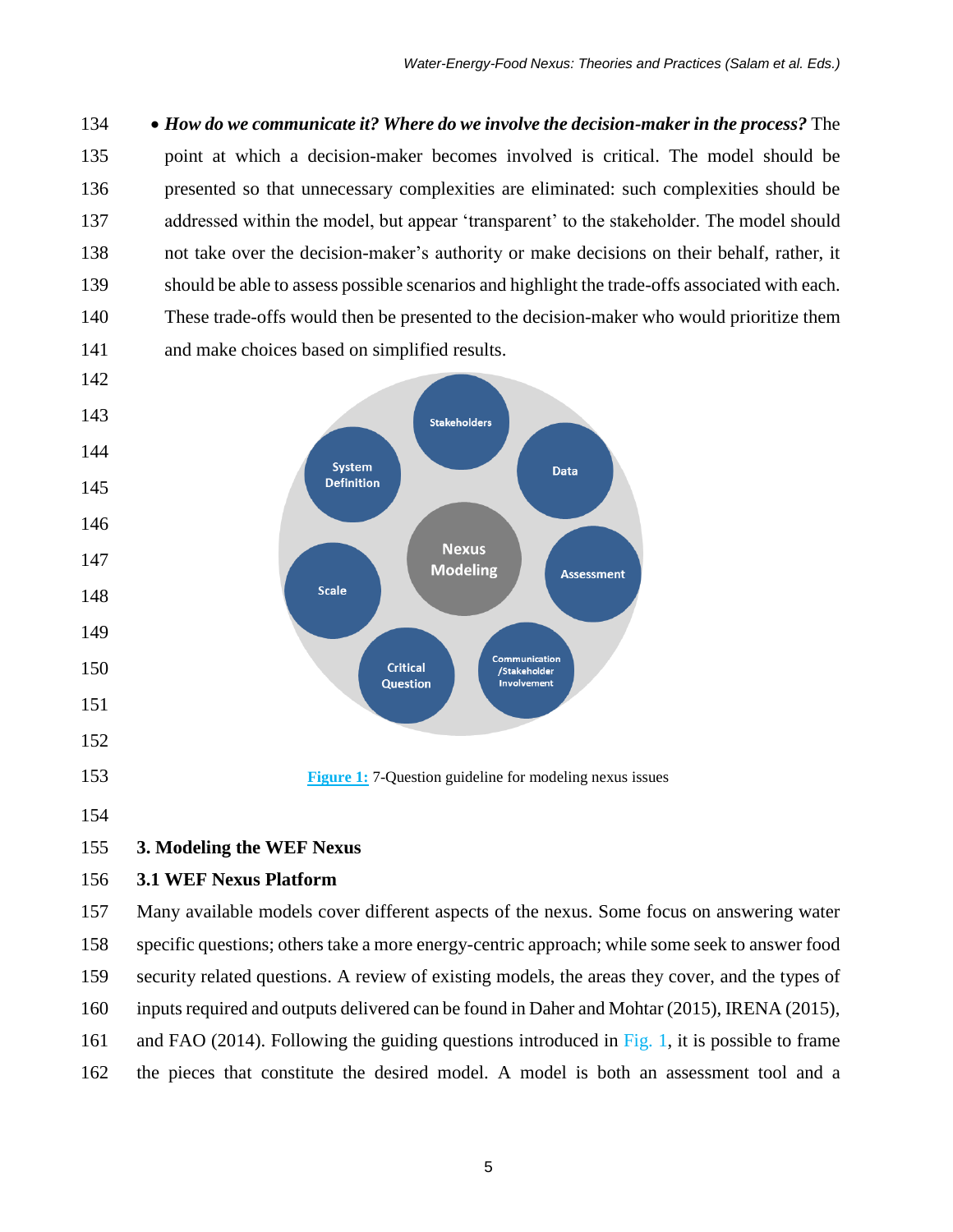- communication tool: it should help produce the required analytics to capture the consequences
- of different trends or practices that feed into a larger platform.

# From Science to the Politics of the Nexus



**Figure 2:** Water-Energy-Food Nexus Platform – Analytics and Stakeholder Dialogue **(**Mohtar and Daher, 2016)

 Two main pieces constitute the platform (Fig. 2) as presented by Mohtar and Daher (2016). One is the "nexus analytics" where interlinkages among resource systems are quantified and trade-offs assessed for an identified hotspot. These analytics are needed to facilitate a dialogue among stakeholders. The platform does not make decisions for the stakeholders: it allows them to have the necessary data, trends, and challenge that enables them to understand potential outcomes of possible resource allocation decisions.

## **3.2 Model Structure: Exploring the WEF Nexus Tool 2.0**

 The conceptual generic structure for the WEF assessment tool was conceived through the development of the WEF Nexus Tool 2.0 (Daher and Mohtar, 2015), which outlines main elements and stages of a nexus assessment. This tool is not rigid, but is inspired by a strong nexus philosophy that considers the interconnectedness of systems, the need for holistic assessment, and stakeholder involvement. The tool is fluid in the sense that it takes different shapes and sizes depending on the specifics of the study at hand; this will be further demonstrated in the following case studies.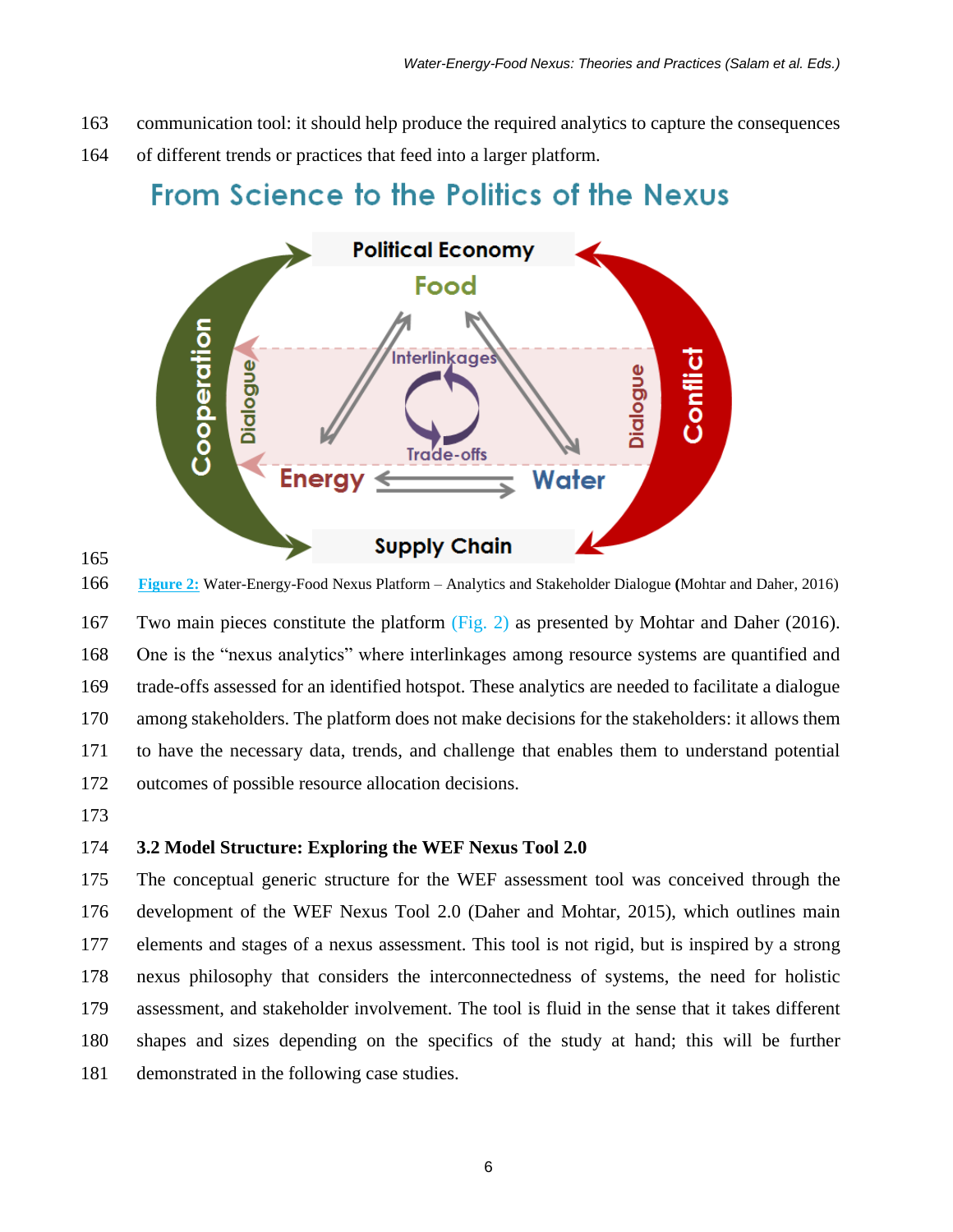

#### **Figure 3:** Overall Generic Modelling Approach

 Data need to be collected for quantifying the interlinkages among the different resource systems. The data depends on the scale in which scenarios will be created, and the way by which the modeler decides to construct and assess the scenario itself. Defining the scenario components will reflect the degrees of freedom that the designed model provides to a user. Do we want to change different water sources or energy sources? Do we want to make agriculture related decisions? Which question should be asked first? Are those questions independent, or does one feed into another? After addressing these questions, the scenario assessment components must be identified. How do we plan to assess a scenario? Are certain outputs more important than others? Do we want to know what water requirement is associated with a given scenario? Is it something the decision-maker needs to be alarmed to? After deciding that and holistically assessing different scenarios through a list of identified, quantifiable outputs, the feasibility and trade-offs among different scenarios need to be highlighted. In what format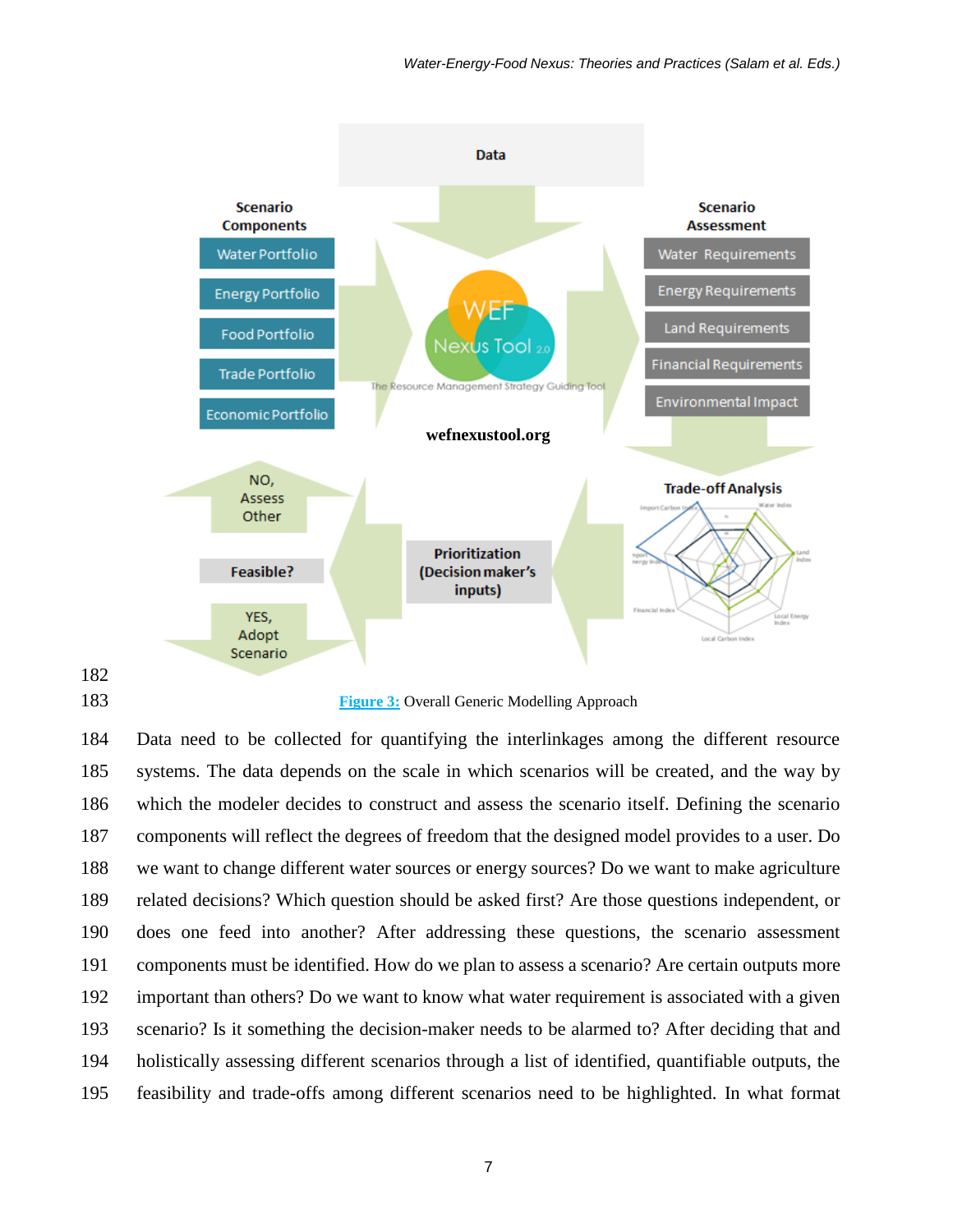should the trade-offs be presented to the decision-makers? What information needs to be included and what is of less significance? The presented WEF Nexus Tool does not decide which assessed scenario is the best for adoption; rather it provides an overview of the list of resource requirements associated with a developed resource allocation scenario. It highlights areas in which a given scenario might fall short of being feasible due to local resource availability or externalities. The decision-maker's input is then captured through a prioritization process, which reflects the relative importance of reducing each of the resource requirements needed for a scenario. Only after a combination of holistic assessments regarding localized resource needs, and with a mechanism to capture the priorities of the decision-makers, the WEF Nexus Tool will be able to identify feasibility of the given scenario. If deemed satisfactory, the scenario could be further studied and discussed among different stakeholders; otherwise, a different variation of the scenario could be assessed through the same process. More 208 information on the platform and WEF Nexus Tool can be found on [www.wefnexustool.org.](http://www.wefnexustool.org/)

## **4. Case Studies: Analyzing WEF Nexus Trade-offs**

 In this section, three case studies will be demonstrated in the context of the presented water- energy-food nexus platform and 7-Q modeling guideline. The case studies were chosen to cover a wide spectrum of scales, stakeholders, and critical questions.

#### **4.1 Case Study I: Food Security in the Gulf State of Qatar**

 The State of Qatar, an arid country known for its abundance of natural gas, water scarcity, and harsh environmental conditions, imports more than 90% of the food it consumes. In the past few years, driven by national security concerns, the country began developing a food security master plan, which brought to light that while there are risks associated with high reliance on imported food, other challenges arise when considering the resources needed for increasing local food production. According to the 7-Q modelling guideline, the following questions are addressed.

# **What is the critical question?**

 In response to the new food security master plan, what is an appropriate level of local food production in Qatar?

**Who are the players/stakeholders?**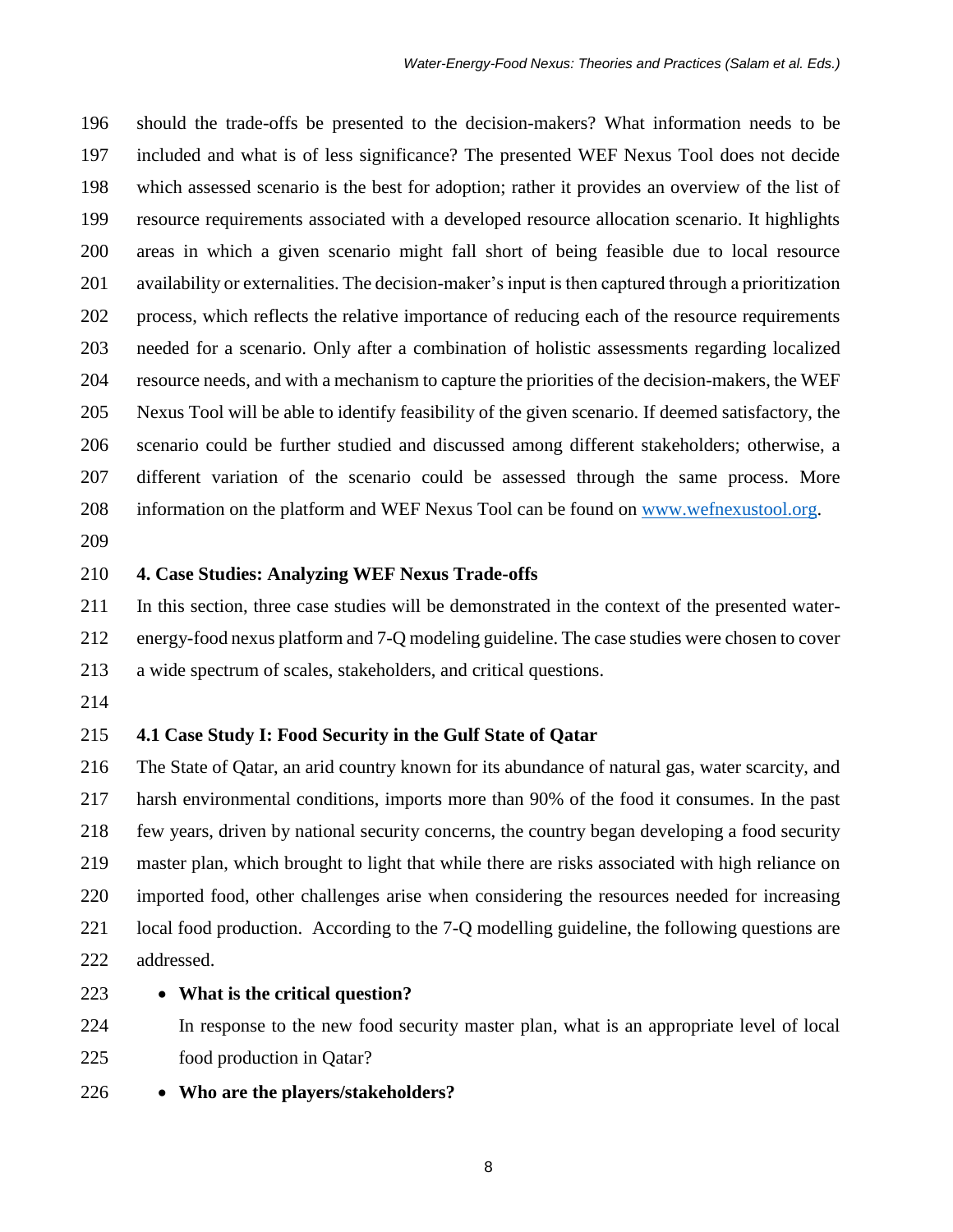The Qatar National Food Security Programme is the entity given the responsibility of putting together the food security master plan, and hence, the primary stakeholder/beneficiary of the tool. The program which has been transformed to an interministerial committee does not exist anymore in its former capacity in the past years. This also gives an idea of the dynamic nature of involved stakeholders in some cases, and the need to evolve with the needed framing and analysis accordingly. Furthermore, other players who also have a role that must be reflected in developing the strategy and scenarios would include the ministries of environment, finance, water and energy.

**At what scale?**

 This case study covers the entire state of Qatar and looks at improving the level of food security and associated costs from a national perspective.

# **How are we defining our system of systems?**

 In this case study, the framework was food-centric (Fig. 4). The first building block for a scenario constituted a new level and choice of local food production. After that, different sources of water for growing the food were included, each with its specific financial, energy and carbon footprint tag; likewise, different sources of energy, each with a different carbon tag were also included. Energy is an input necessary for securing water (pumping, treating, desalinating), and in different food production processes (tillage, harvesting, fertilizer production, and local transport).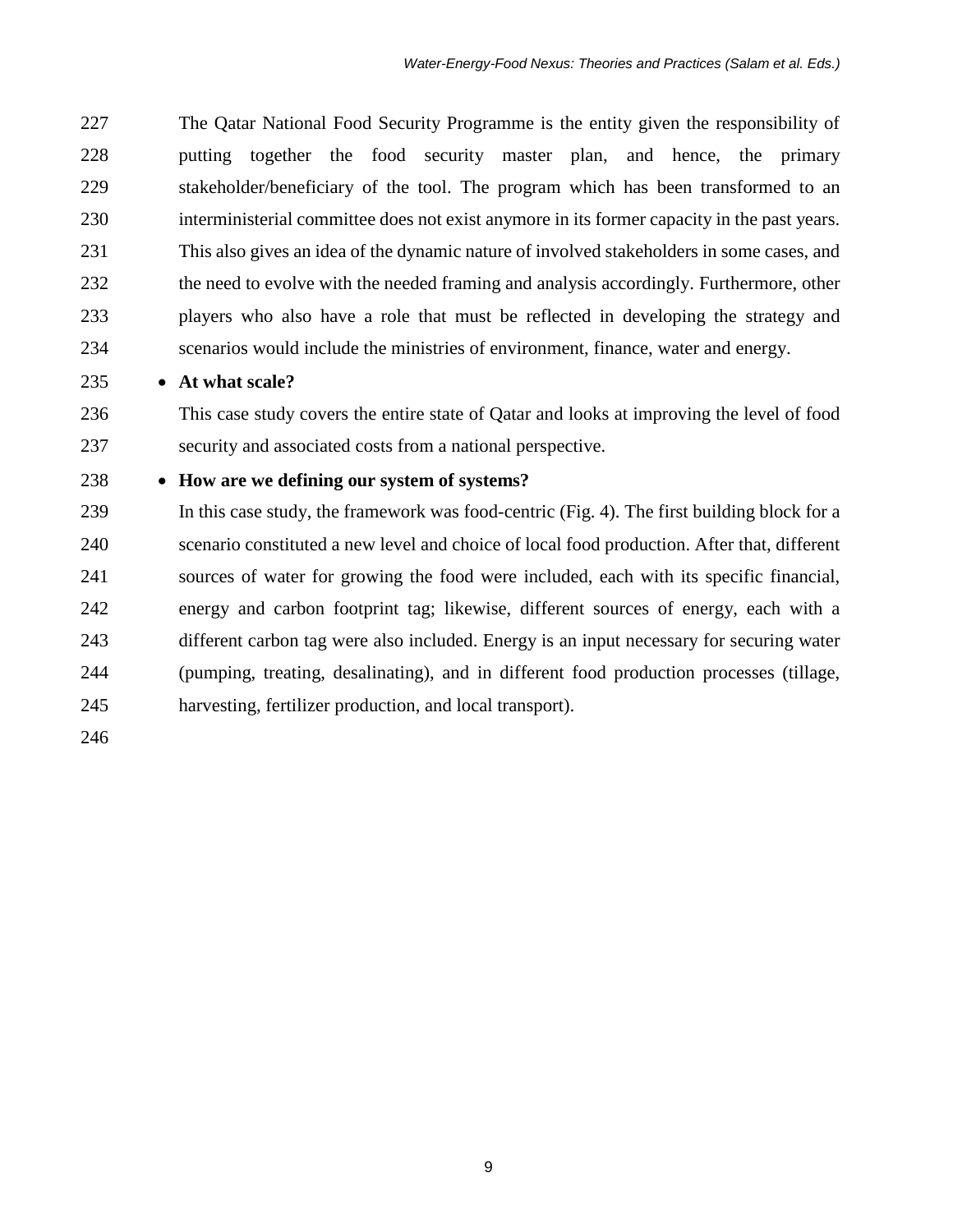

247<br>248 **Figure 4:** Diagram demonstrating the water–energy–food nexus framework (Daher and Mohtar, 2015) **What do we want to assess?**  A scenario consisted of choosing: 1. Food: type, amount of food to be produced 2. Ag. Practice: type of ag. practice per product (open field vs. green house) 3. Water: sources of water 4. Energy: sources of energy 5. Trade: countries of import and export The tool in turn assessed the following for each scenario: 1. Water requirement (m3) 2. Local energy requirement (kJ) 3. Local carbon emission (ton CO2) 4. Land requirement (ha) 5. Financial requirement (QAR) 6. Energy consumption through import (kJ) 7. Carbon emissions through import (ton CO2) **What kind of data is needed?** Among the data needed was: yield per food product 268 (ton/ha); water requirement per food product  $(m<sup>3</sup>/ton)$ ; annual rainfall (mm); energy 269 requirement for water  $(kJ/m<sup>3</sup>)$ ; energy requirement for agricultural production  $(kJ/ha)$ ;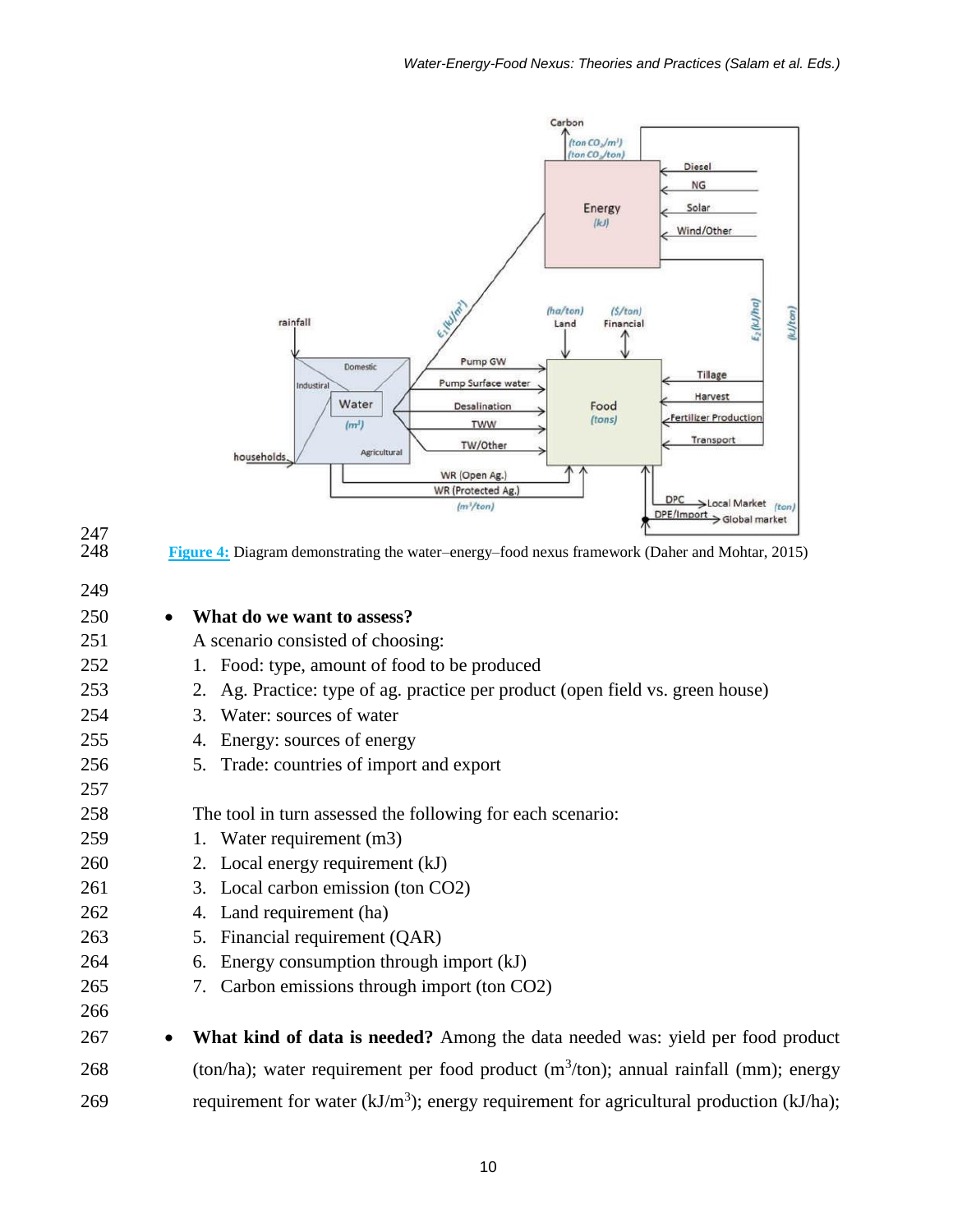- 270 carbon footprint (ton  $CO<sub>2</sub>/kJ$ ); market price (\$/ton)
- **How do we communicate it? Where do we involve the decision-maker in the process?**

 In 2012, scenarios of 50, 80, and 100% self-sufficiency of 8 chosen locally produced food products were explored and assessed. Even though aware of how resource demanding such levels of self-sufficiency could be, the interest to investigate higher levels of locally produced foods branches from a national security perspective. A preliminary assessment by WEF Nexus Tool 2.0 framework showed that a 10% increase in self-sufficiency of a few food products grown locally helped highlight the water, energy, carbon, financial costs and risks associated with local food production (Fig. 5). That information, when shared with local stakeholders, contributed to a shift in the overall narrative of what can be done and what are the trade-offs. The complete case study could be found in Daher and Mohtar (2015).



 **Figure 5:** Resource requirement for a 2010 scenario (input data from the Qatar National Food Security Programme – QNFSP) and percentage change in the resource requirements as a result of a 10% increment 286 in self-sufficiency (Daher & Mohtar, 2015).

# **4.2 Case Study II: Renewable Energy Deployment**

The world has decided to move forward with phasing out fossil fuels; most recently that

- commitment was relayed through the historic Paris Climate Agreement in December, 2015.
- Changes within the energy system, will affect other, interconnected, resource systems. As
- different countries explore possible renewable energy options, it is important to understand
- the implications associated with each and the extent one has upon the other systems.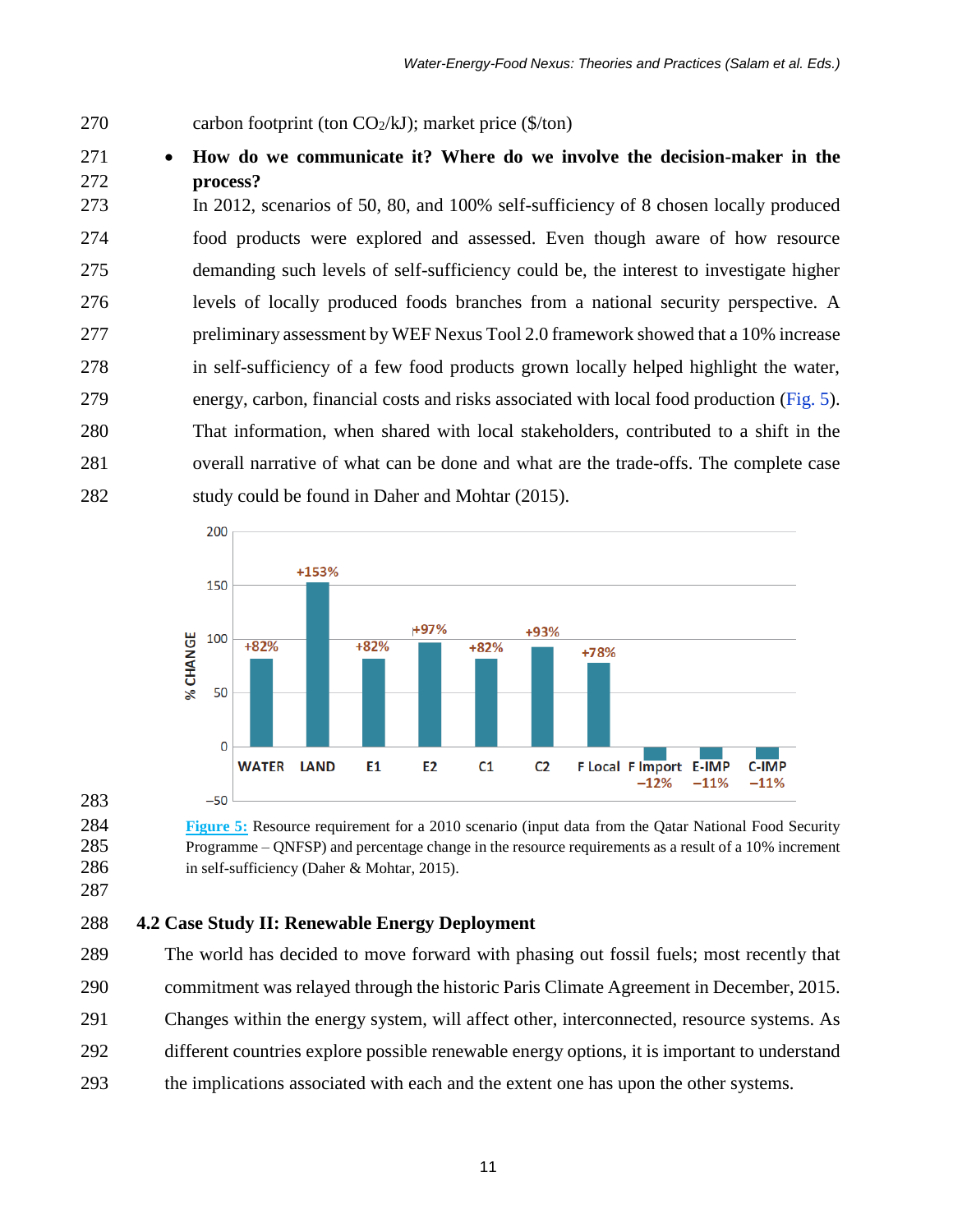- **What is the critical question?** How can we assess different renewable energy deployment options through quantification of the impact of different national energy mix possibilities?
- **Who are the players/stakeholders?** Ministries of Energy, Ministries of Environment, International Energy Agencies, and International Climate Change Agencies that are interested in understanding the implications of shifts in the energy mix.
- **At what scale?** The scale at which the scenario assessment is made is national. Yet, there is also interest in the aggregate collective global picture as a result of shifts across different national boundaries.

# **How are we defining our system of systems?**

 Using the same framework and understanding of resource interactions, the building block is no longer food as the previous case study, but rather energy. The central piece of the framework is the well-known IEA energy balance sheet. Such sheets have been consistently reported by the IEA for different countries over the years. The sheet provides a summary of production, import, export, and consumption, for different types of energy sources. The model developed in this case allows a user to make changes to a base year energy mix, and then assess the implications of those changes. Parallel sheets were conceptually developed (IRENA, 2015) to allow us to make these assessments (Fig. 6). Those included a table for "water for energy", "land for energy", "emissions for energy", and "cost of energy".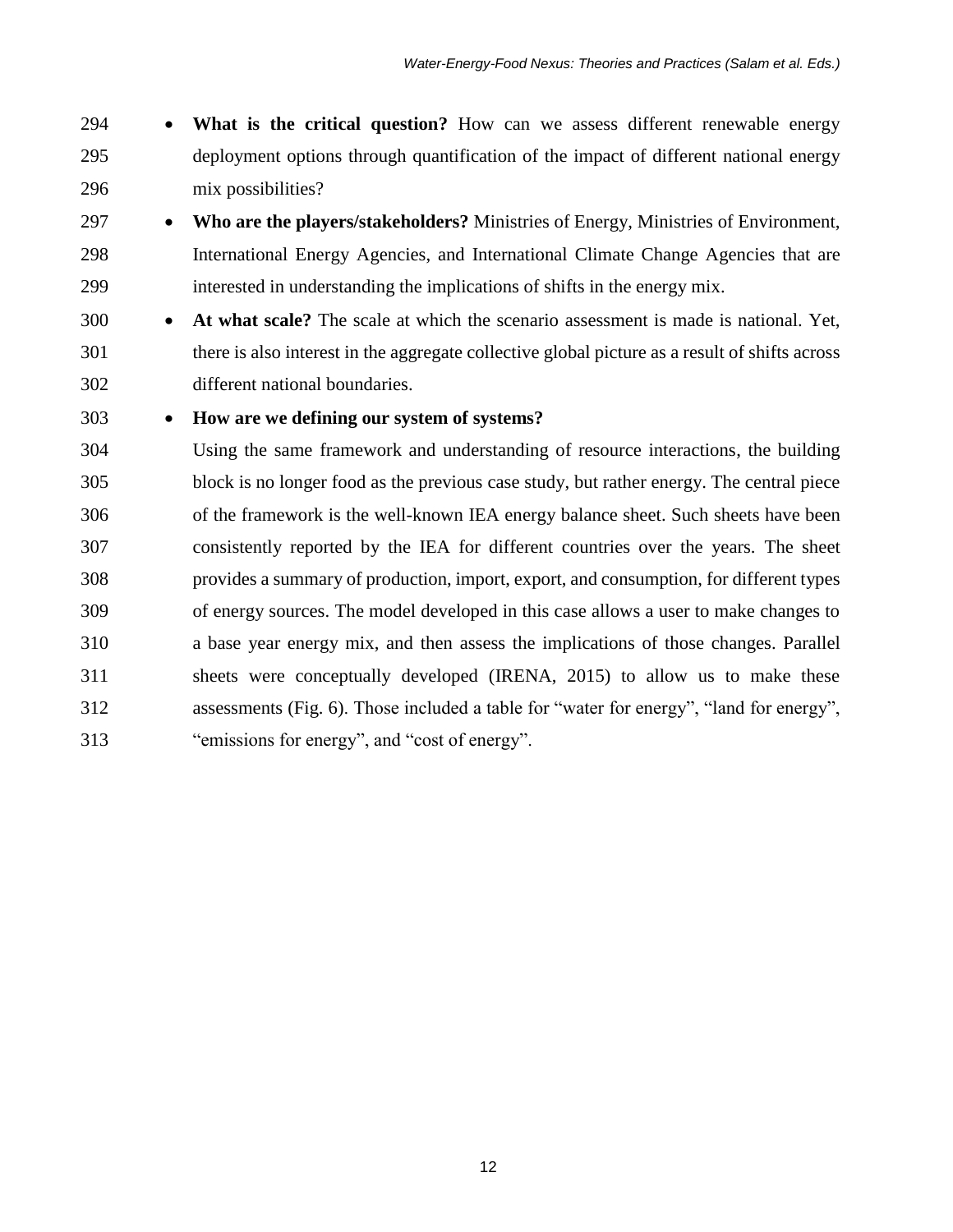



314<br>315

**Figure 6:** Estimation of the water, land, emissions and cost implications of the assessed energy policy (IRENA, 2015)

 **What do we want to assess?** As stakeholders aim to investigate the implications of different shifts in energy mixes, this model allows them to assess the water needs, land needs, emissions, and costs associated with possible changes. Being able to provide such a holistic overview of resource needs provides a foundation for a trade-offs discussion and dialogue among involved stakeholders.

## **What kind of data is needed?**

 Among the list of needed data are the IEA reporting data on national energy mixes; water requirements for different energy options; land requirements for different energy options; emission associated with each energy source; the cost of implementing each of the new energy sources.

- 
- 

# **How do we communicate it? Where do we involve the decision maker in the process?**

 Similar to the first case study, the holistic assessment of the various shift scnearios needs to be provided; afterwhich, local or national resource constraints and strategies could be incorporated to filter out unfeasible scenarios.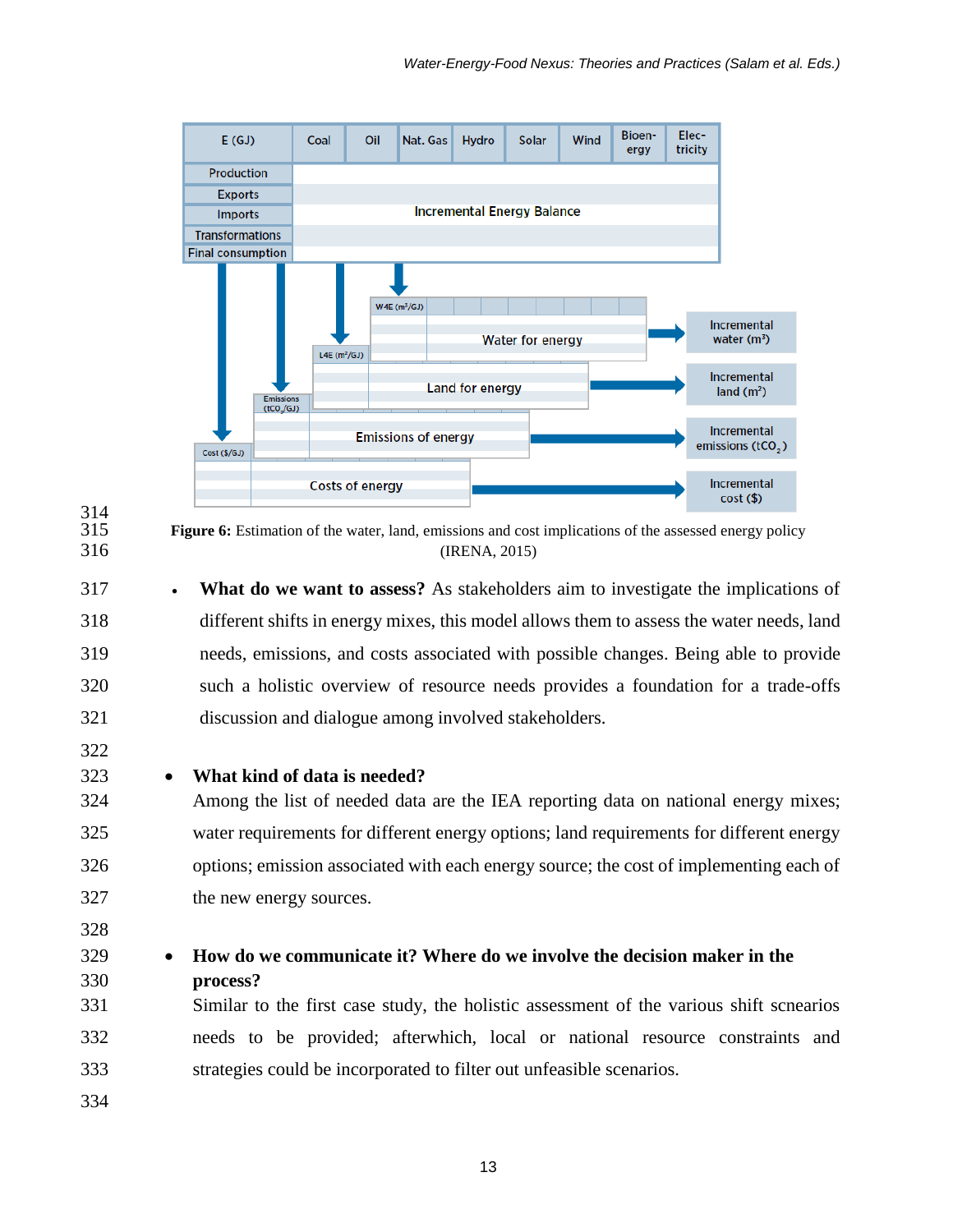## **4.3 Case Study III: Water Scarcity in Texas**

- The State of Texas expects to face a 40 % gap in water availability by the year 2060 to satisfy growing demands (TDWB, 2012). It is planned to cover 60% of the gap by conventional water sources, 24% from conservation, and 16% from non-conventional water supply-reuse and desalination (Arroyo, 2011). The state of Texas has the fastest growing cities in the United States, accompanied by the boom in shale gas production through hydraulic fracturing, and the growth in agricultural activities in different regions of the state. Understanding the growth of these burgeoning water thirsty sectors, the trade-offs associated with limiting one in favor of the other, and the implications for social, economic, and environmental indicators will be of particular importance to plan.
- **What is the critical question?** How could we better allocate water resources to help bridge the projected 40% water gap in the State of Texas by year 2060?
- **Who are the players/stakeholders?** A main stakeholder is the Texas Development Water Board. According to their 5 year plan report, planning groups for each of the 16 planning zones across the state consist of representatives of the general public, county, municipalities, industry, agriculture, environment, small businesses, electric-generating utilities, river authorities, water districts, and water utilities (TWDB, 2016). All these stakeholders are voting members and have a say in the development of the state water plan.
- **At what scale?** State. The threat of water scarcity is a state issue, yet addressing it might take different forms, depending upon each region and its characteristics (practices and resources). Texas is a large state that includes great variability in resource distribution and resource demand hotspots.
- 

## **How are we defining our system of systems?**

 Different hotspot areas, in which projected resource demands and resource availability are in conflict, must be identified (Fig. 7). In this case study, particular importance should be given to identifying the spatial and temporal distribution of demand and availability. Thus, the building block of this model is a map representing the distribution of resource supplies and the demands on them.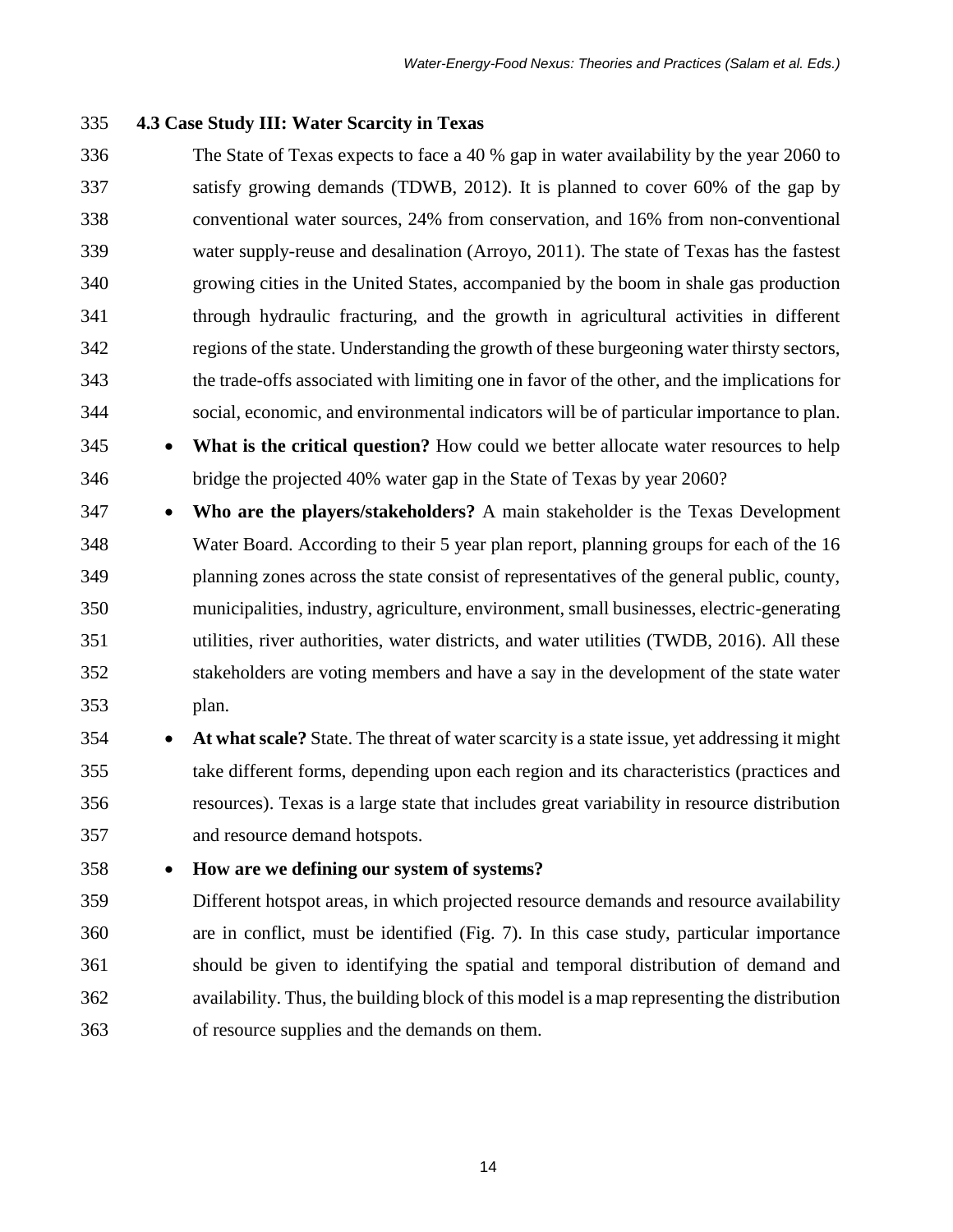



**Figure 7:** Water-Energy-Food Nexus based on water management in various hot spots

 Each hotspot would be treated as a separate resource allocation case study in which the competition over different sources of water could be analysed. Different water sources require different amounts of energy. Energy, in turn, could come from different sources (oil or gas or other renewable energy sources) which are also water consumers. Different environmental impacts are also attributed to the use of different sources of energy (emissions, soils and water degradation). In areas where irrigated agriculture is growing, more water will be needed: the ability to assess the different costs associated with the use of different sources is of great importance.

## **What do we want to assess?**

 Based on the characteristics of the hotspot and of the involved stakeholders, different outputs could be of particular interest. For example, the San Antonio Region is a hotspot: the city is projected to grow in the coming decade, as is the hydraulic fracturing industry and cotton production. The assessment must include scenarios of growth in these different areas and over different times of the year, for each of the three water demanding activities. The scenario outputs will include a list of social, economic and environmental indicators that will need to be compared.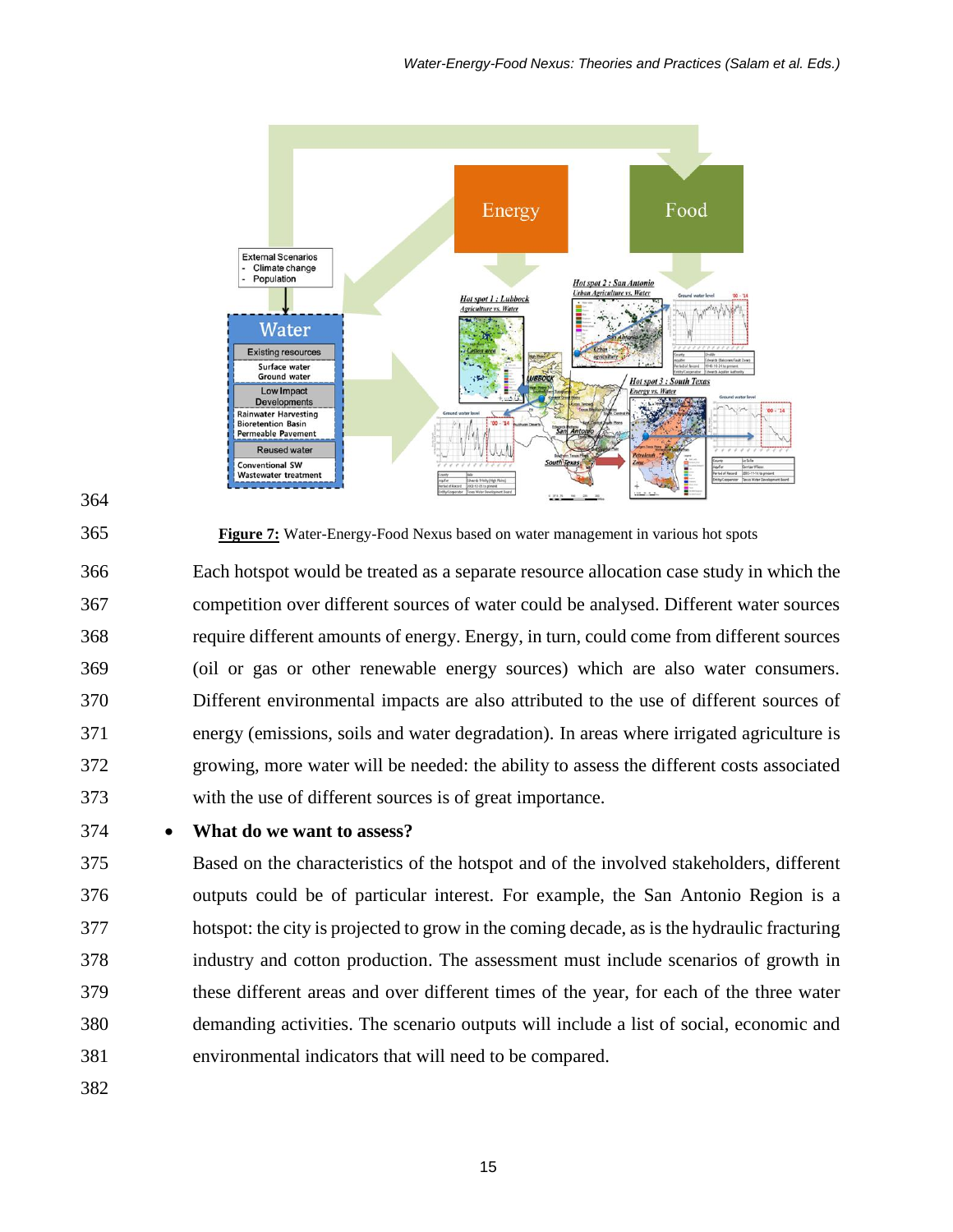# **What kind of data is needed?**

- Among the data that needs to be collected for this case study include water resources (type, quantity, spatio-temporal distributions); energy sources; agricultural activities; emissions data; economic and social indicators over time, among others.
- 
- 

# **How do we communicate it? Where do we involve the decision maker in the process?**

 The effect on different sustainability indictors could be shared, with different strategies for the growth of conflicting sectors in a given hotspot. A decision maker would be able to understand the impact of a specific strategy on different resource systems and indicators. The WEF Nexus perspective can help bridge the overall water gap in Texas, doing so requires holistic but localized, system level solutions that take into account impacts on energy, food, economics, carbon, and social indicators. In addition, the nexus variables might depend on spatial and temporal characteristics of individual hot spots given by location, temporal resource availability and demand, and climate change. Therefore, spatio-temporal water management of each hot spot is required to solve the water scarcity problem in Texas.

# **5. Summary, Conclusions and Future Potential of the Nexus Modeling**

 "WEF Nexus" is not a magical term; it is a philosophy that guides the navigation of a holistic resource modeling platform that enables decision-makers to build their integrative resource plans on the basis of specific, identified needs and interests. Those decision makers vary in scope and capacity: they could be making decisions at small association, local, regional, national or international levels. So do their interests and the complexity of their critical questions differ. The challenge of the WEF nexus modeling philosophy is providing those interested decision-makers with clear, simple, yet comprehensive answers. Consequently, it is unrealistic to expect a single modeling approach to fit all interests, at different scales. Instead, modeling approaches of WEF nexus issues should be built case by case, but guided by the same philosophy. In this paper, the authors introduced their WEF nexus modeling philosophy through a 7-Question approach. These questions serve as a guideline to help develop customized models that produce the needed analytics to facilitate dialogue among involved stakeholders. The strength of the proposed framework lies in its dynamic and easily modifiable